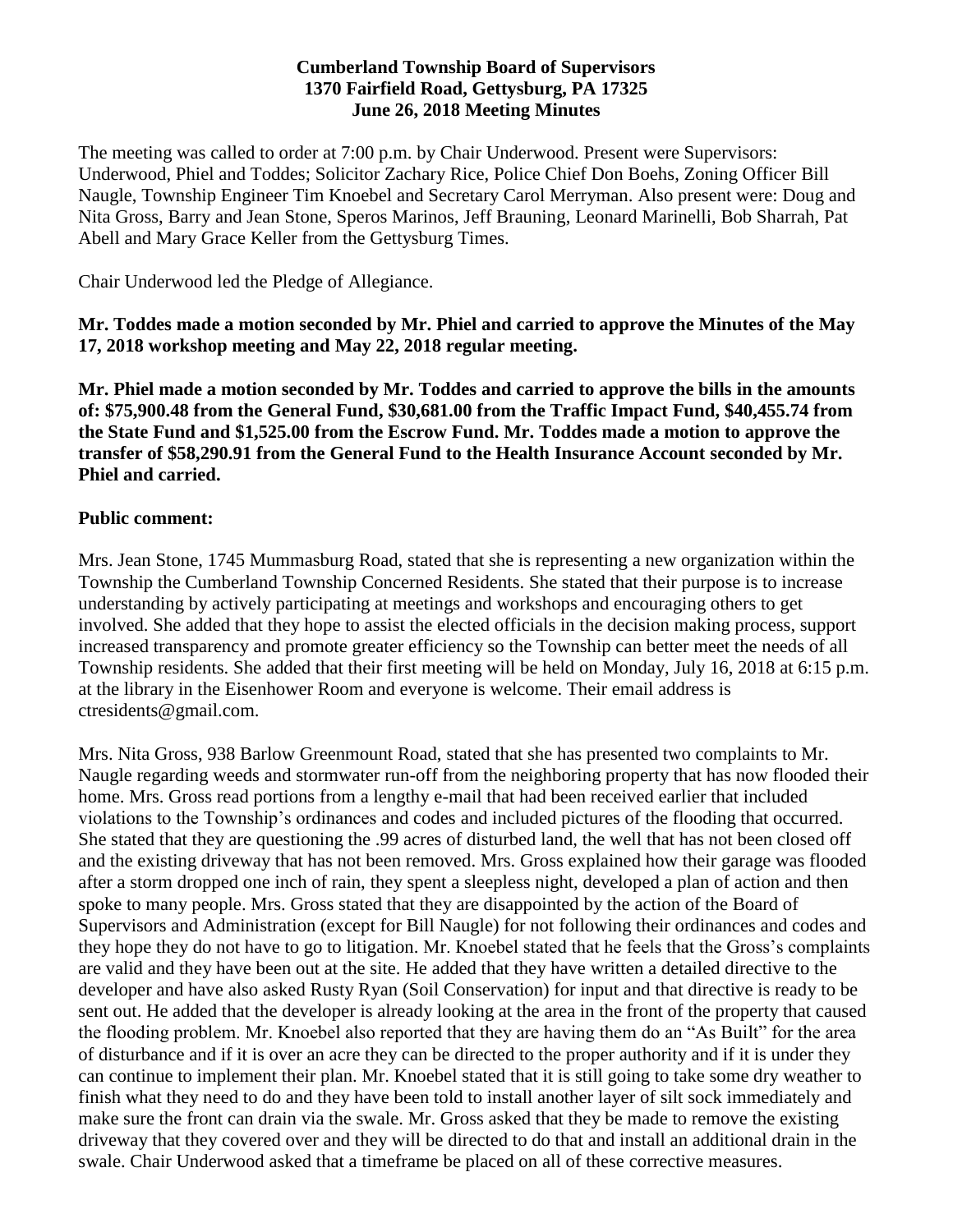Mr. Speros Marinos, 912 Baltimore Pike, stated he is pleased that the Township's Planning Commission passed the Draft Joint Comprehensive Plan on to the Supervisors and he stated that he had a couple of questions. Chair Underwood stated that the Board has not received the draft yet, but there will be a public hearing once it has been received.

## **Engineer/Plans:**

Mr. Knoebel reported that the Township has received a request from Sharrah Design Group for an extension on the approval of the Musket Ridge Land Development Plan. **Mr. Phiel made a motion to approve the request for extension for Musket Ridge until September 30, 2018 seconded by Mr. Toddes and carried.**

Mr. Knoebel also reported that the Township received a request for re-approval of the Lincoln Development Storage Sheds Land Development Plan for recording of the plan since the original approval was more than 90 days ago. **Mr. Toddes made a motion seconded by Mr. Phiel and carried to reapprove the Lincoln Development Storage Sheds Land Development Plan for recording.** 

Mr. Knoebel stated that the Grandview Station Land Development Plan also needs re-approval for recording. **Mr. Phiel made a motion to re-approve the Grandview Station Land Development Plan for recording seconded by Mr. Toddes and carried.** 

Mr. Knoebel also reported that Mr. Marinelli has requested release of financial security for the Grandview Station Land Development Plan and the work has been completed, but they are waiting for submission of an As-Built plan and review of that and recommended that this be tabled until the next meeting.

Mr. Knoebel reported that the Deborah Tufts Soliday Plan is a minor lot-addition plan located on Taneytown Road and there is a Non-Building Waiver that goes with the plan. The plan proposes the addition of a .563 acre parcel from the Deborah Soliday lot to the Soliday Family Limited Partnership parcel resulting in a two-acre lot. **Mr. Toddes made a motion to approve the Non-Building Waiver for submission to PaDEP seconded by Mr. Phiel and carried. Mr. Phiel made a motion to approve the Deborah Tufts Soliday Final Plan subject to addressing any outstanding comments from the June 20, 2018 KPI report seconded by Mr. Toddes and carried.** 

Mr. Knoebel stated that the next item is the James Paddock Final Plan that has been going on for a number of years. He stated that the plan proposes the recombining of lots 2, 3, and 4 of the previously approved/recorded Paddock subdivision to create one 28.7 acre lot that will access to Fairfield Road. Mr. Knoebel added that there is a Non-Building Waiver that needs approval to go to PaDEP. **Mr. Phiel made a motion to approve the Non-Building Waiver for the James Paddock Final Plan seconded by Mr. Toddes and carried. Mr. Toddes made a motion to approve the James Paddock Final Plan subject to addressing any outstanding comments from the June 21, 2018 KPI report seconded by Mr. Phiel and carried.** 

Mr. Knoebel reported that the last plan is the Revised Lot 5 DeSimon Estate Final Plan. Mr. Knoebel explained that the original DeSimon Estate Subdivision Plan contained some lot additions to existing lots and due to a problem with one of the mortgage companies one of those lot additions cannot happen. He added that the revised plan shows the lot addition staying with the DeSimon Lot 5 rather than being added to the Wisotzkey property. He stated that it is creating an irregular shape lot, but he doesn't feel that they had any control over the situation. **Mr. Toddes made a motion seconded by Mr. Phiel and carried to approve the Revised Lot 5 DeSimon Estate Final Plan subject to any outstanding comments from the June 12, 2018 KPI report being addressed.**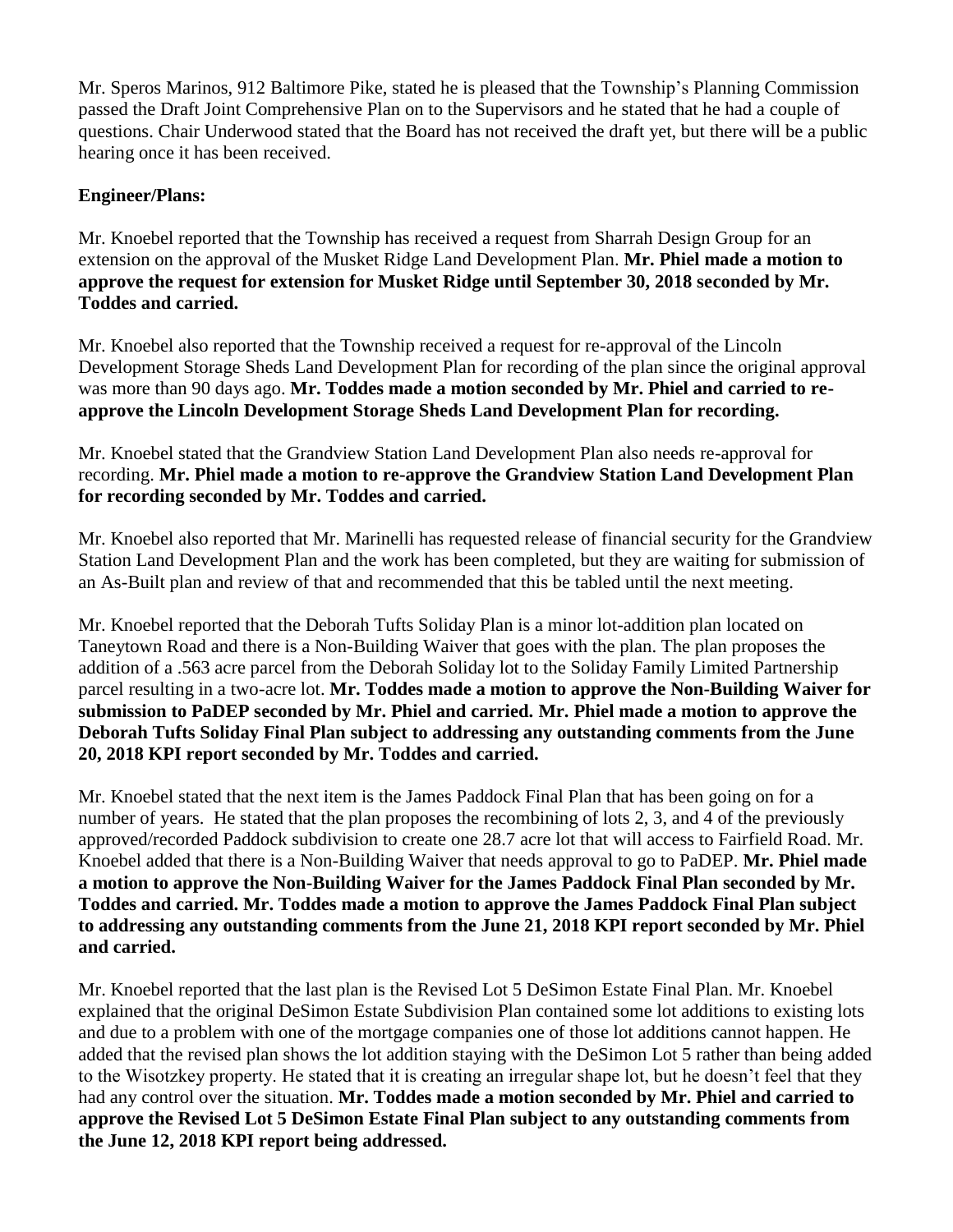Lastly, Mr. Knoebel updated the Board on Cumberland Village, Phase I. He reported that maintenance items are being completed in Phase IA. Phase IC is finished and they are hoping to get road dedication this fall. Mr. Knoebel reported that Mr. Hill is moving forward with the relocation of the trail that connects the two phases.

# **Police Report:**

Police Chief Don Boehs presented a written and oral report of police activities for the month of May, 2018 including: 351 complaints - Psych/suicide-3, Disturbances-4, Assault/Harassment-3, Domestics-10, Criminal Mischief-0, Suspicious Activity-12, Thefts-0, Alarms-11 Medical Emergency-6, 911 Hang Up-4, Sexual assault-3, Burglary-0, Fraud-1, Wanted Person-1, Reported Drug Activity-1, Welfare checks-10, Shots Fired-0, Follow-up Investigation-57; 109 traffic stops, 80 combined arrests, 8 traffic accidents, 17 targeted enforcements, SRO Calls – 20 with 4 arrests and 13,888 patrol miles. He added that they assisted other agencies 16 times and they were assisted twice. Assists to Pa. State Police were in Straban, Mt. Joy and Franklin Townships. Police Chief Boehs reported that they had 65 walk-in complaints.

Sgt. Tim Biggins presented a Power Point presentation on the Aggressive Driving Grant that the Police Department received. He reported that from the crash data he determined that they decreased the number of accidents in the Township by 11% in the 40 days that they were out. Sgt. Biggins reported that they received \$2,450.00 to bring in officers to solely run traffic enforcement and it is all funded by PennDOT. He added that five officers worked a total of 27 details and made contact with 97 vehicles on all state and local roadways except US Rt. 15, they wrote 97 citations, 65 for speeding and most were greater than 15 miles over the speed limit and two were 45 miles over the speed limit. He also reported that they gave out some booster seats and had 20 criminal arrests during the details. In closing, Sgt. Biggins stated that they are committed to making the roadways safer for everyone and he feels that they are making a difference; he asked everyone to slow down and to look out for the construction workers and he thanked the officers who participate in these traffic enforcement details.

# **Active Business:**

Chair Underwood gave an update on the items discussed at the workshop. She reported that the E-cycling event held here on June  $16<sup>th</sup>$  was very successful and the next event will be held sometime around September in the Abbottstown area. The Greenmount Sewer Study Pro-forma cost quote was discussed and the stakeholders have agreed to share in the cost of \$520.00 each and the Township will be moving forward with that.

Chair Underwood also reported that the response letter to the Adams County Office of Planning and Development regarding the Draft Transportation Improvement Program (TIP) was sent out requesting that improvements to the intersection of Herr's Ridge Road and US Rt. 30 be included in the TIP.

Chair Underwood reported that the Township was copied on a letter from the Susquehanna Regional Airport Authority (SARAA) responding to the Adams County Commissioner's letter asking for a seat on their board. The letter indicated that SARAA would be open to discussions with Adams County and the Federal Aviation Administration (FAA) regarding the possible sale, or conveyance, of the Gettysburg Regional Airport (GRA) from SARAA to Adams County. The letter also indicated that no action was taken regarding the Commissioner's request for a seat on the SARAA Board and although they are not opposed to it, they feel that this action is not the first step in the process.

Chair Underwood also asked the Board if they had any comments regarding the revisions to Freedom Township's Comprehensive Plan and there were none.

Chair Underwood reported that she attended the FEMA meeting yesterday, along with Solicitor Rice, and there will be more information forthcoming that may be placed on the Township's website as appropriate.